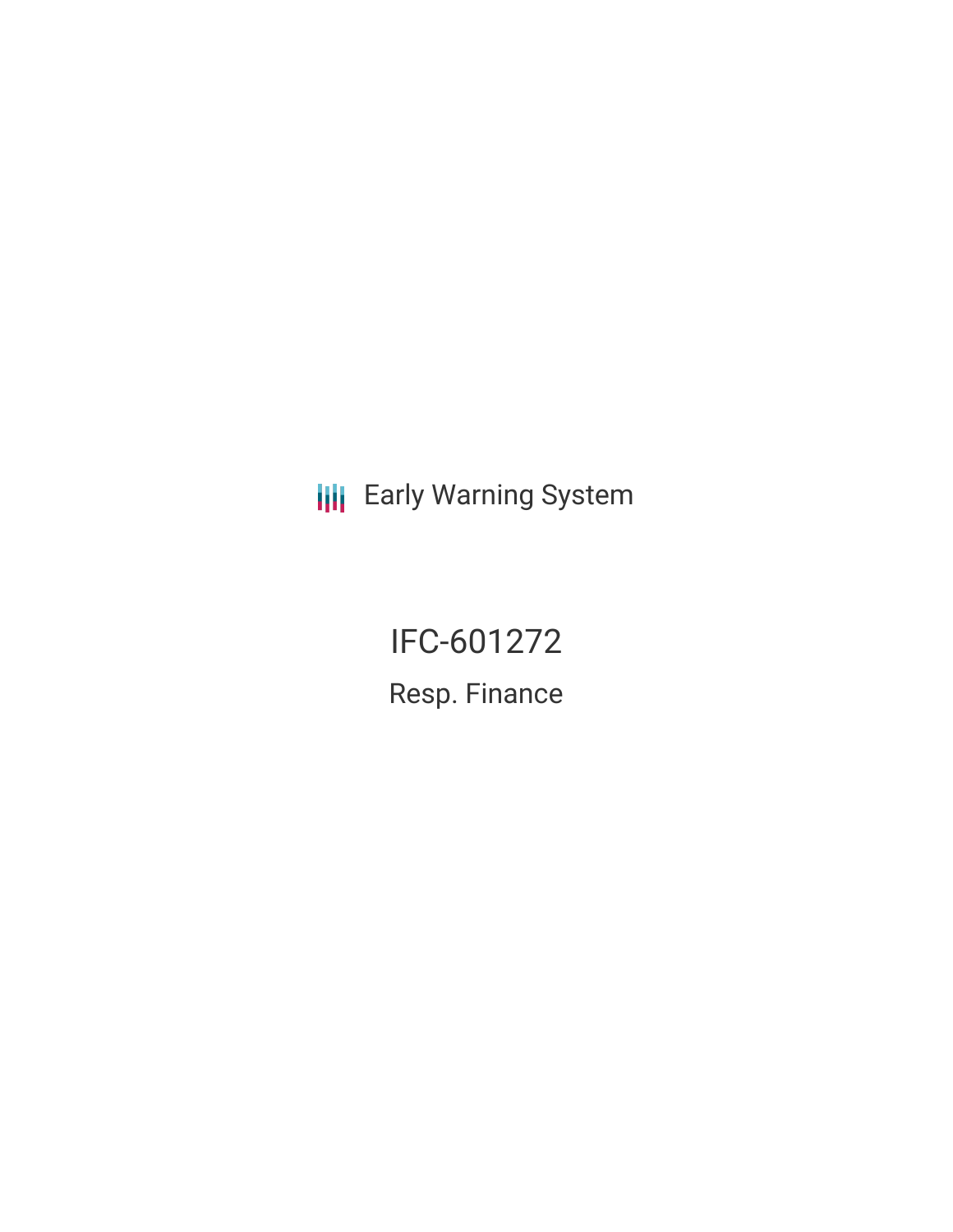## **Quick Facts**

| <b>Countries</b>              | Egypt                                                   |
|-------------------------------|---------------------------------------------------------|
| <b>Financial Institutions</b> | International Finance Corporation (IFC)                 |
| <b>Status</b>                 | Active                                                  |
| <b>Bank Risk Rating</b>       | U                                                       |
| <b>Voting Date</b>            | 2016-11-16                                              |
| <b>Borrower</b>               | Global Smart Campaign and Social Performance Task Force |
| <b>Sectors</b>                | Finance                                                 |
| <b>Investment Type(s)</b>     | <b>Advisory Services</b>                                |
| <b>Project Cost (USD)</b>     | $$0.53$ million                                         |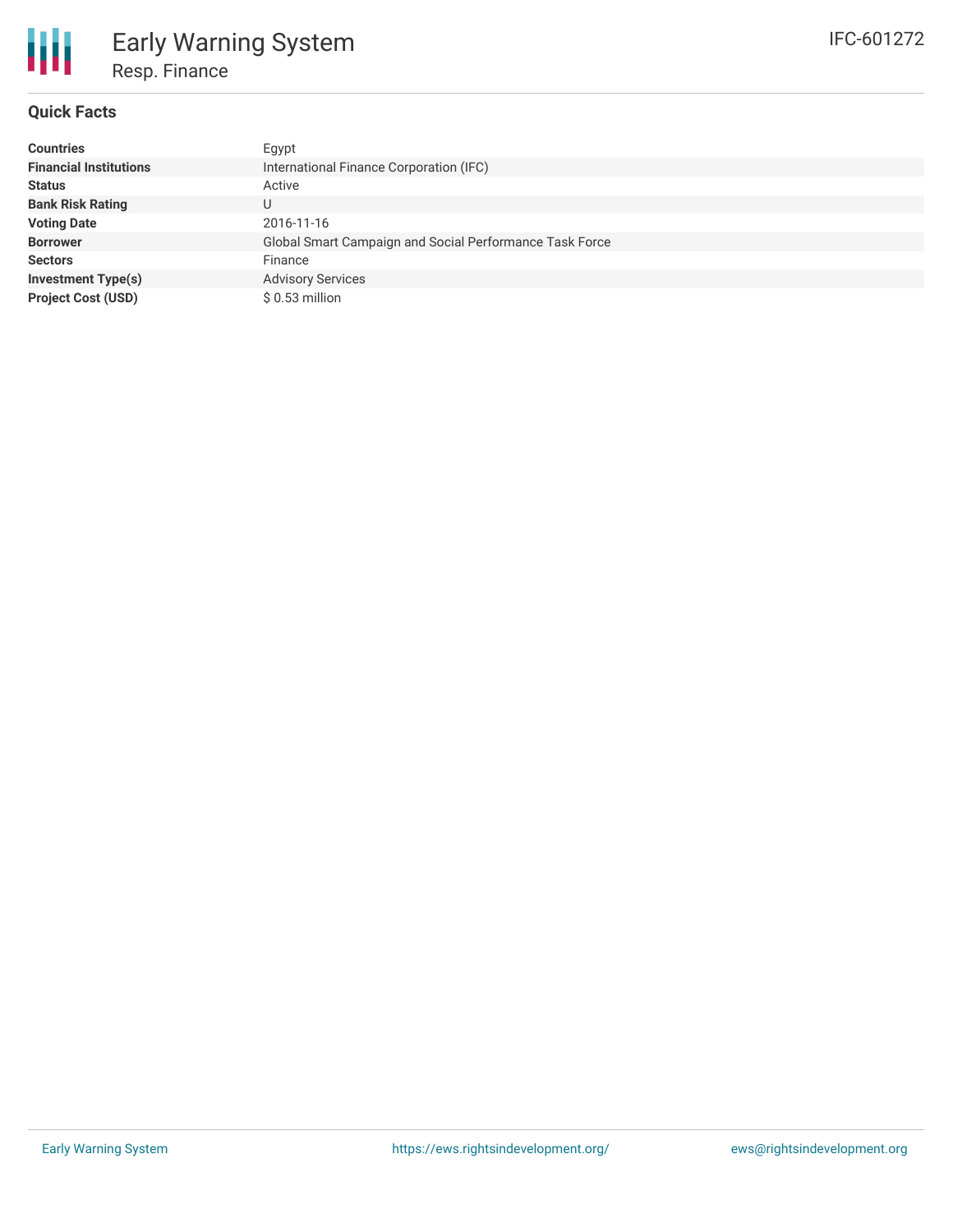

## **Project Description**

The overall goal of this project is to promote responsible financial inclusion in the MENA region by assisting at MFIs to obtain Smart Campaign/Client Protection certification which can help to promote a more client-centric and responsible business model This will be done in collaboration with the global Smart Campaign and Social Performance Task Force (SPTF), and will include developing regional capacity to support responsible finance.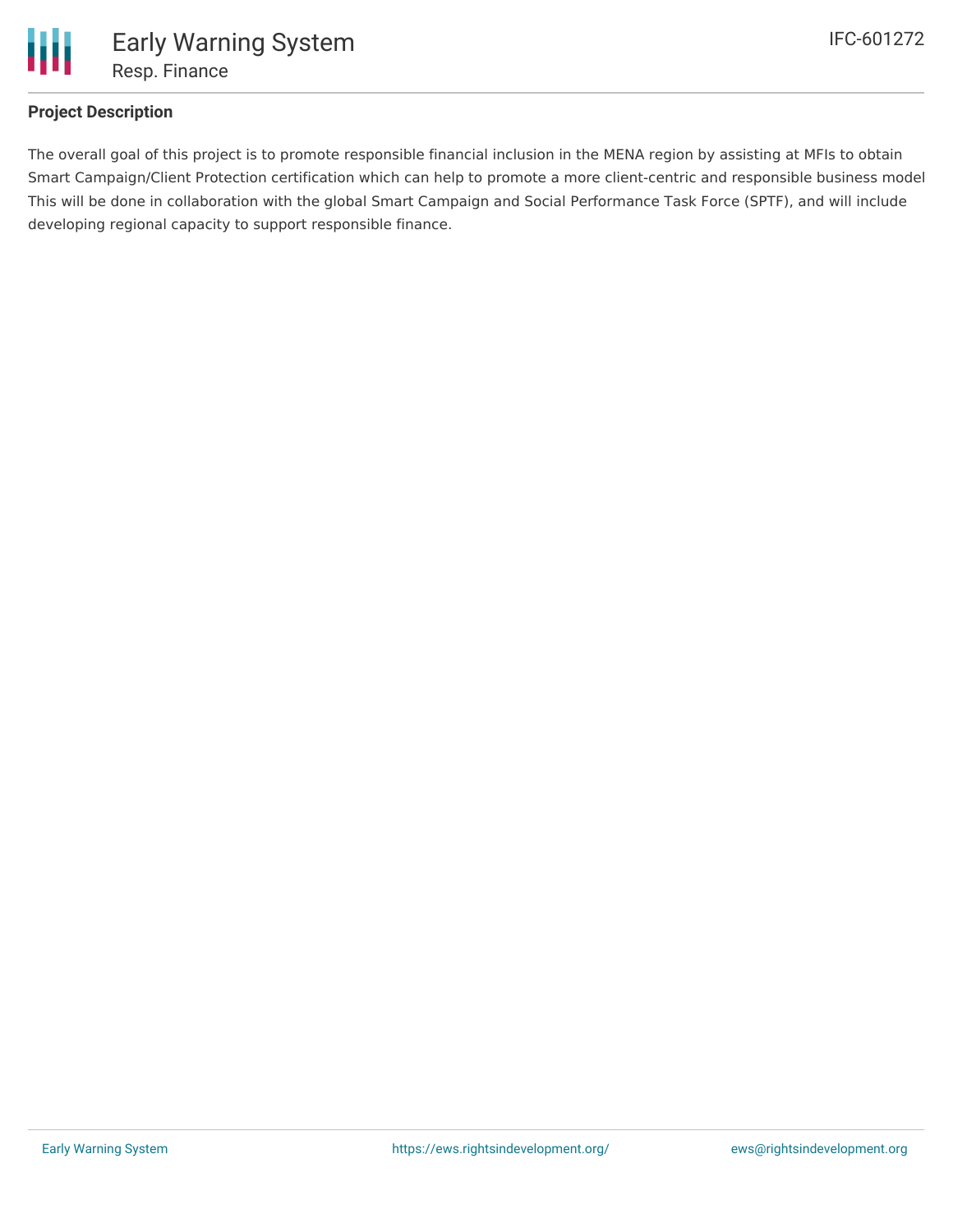## **Investment Description**

• International Finance Corporation (IFC)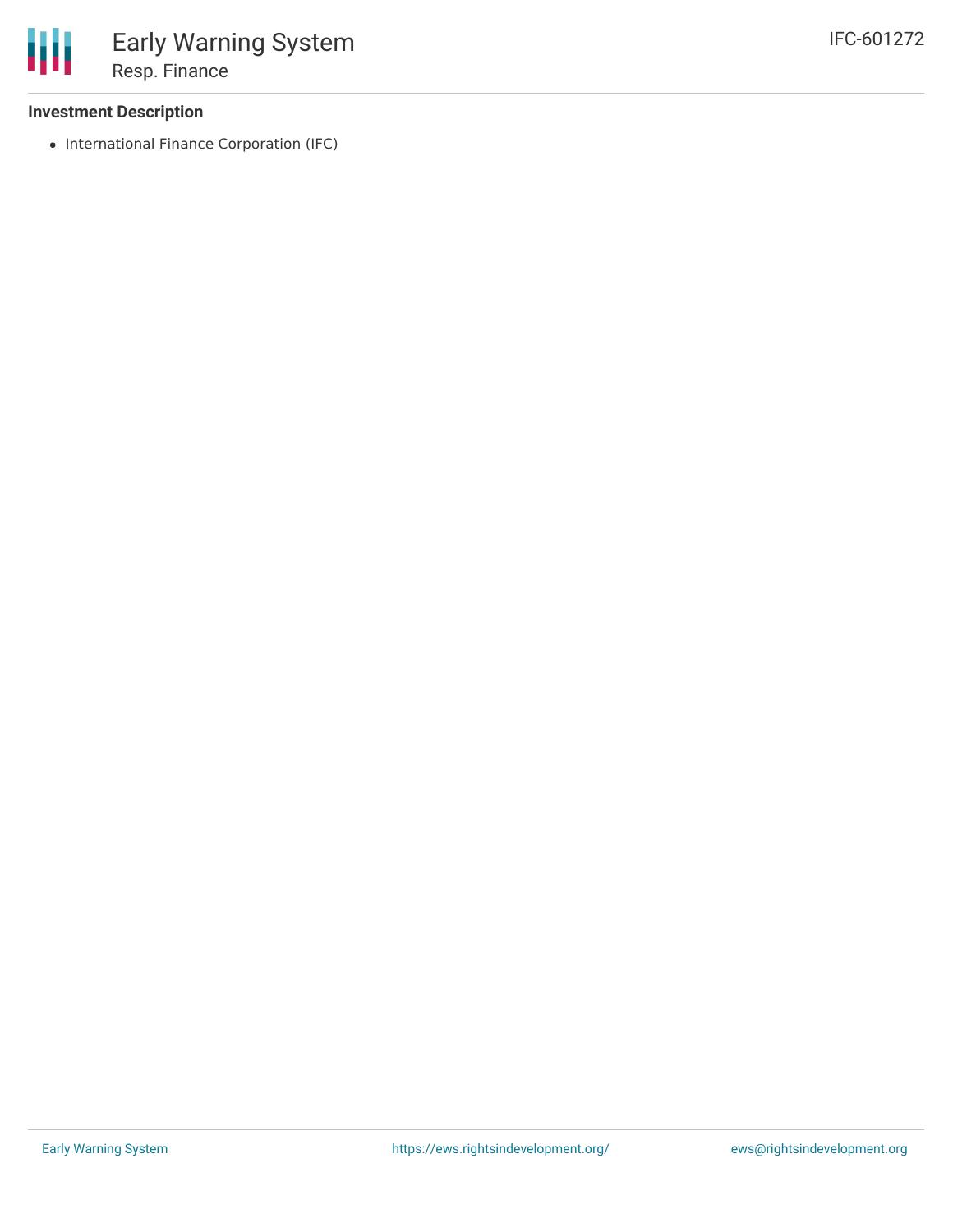

## **Contact Information**

ACCOUNTABILITY MECHANISM OF IFC

The Compliance Advisor Ombudsman (CAO) is the independent complaint mechanism and fact-finding body for people who believe they are likely to be, or have been, adversely affected by an IFC or MIGA- financed project. If you submit a complaint to the CAO, they may assist you in resolving a dispute with the company and/or investigate to assess whether the IFC is following its own policies and procedures for preventing harm to people or the environment. If you want to submit a complaint electronically, you can email the CAO at CAO@worldbankgroup.org. You can learn more about the CAO and how to file a complaint at http://www.cao-ombudsman.org/